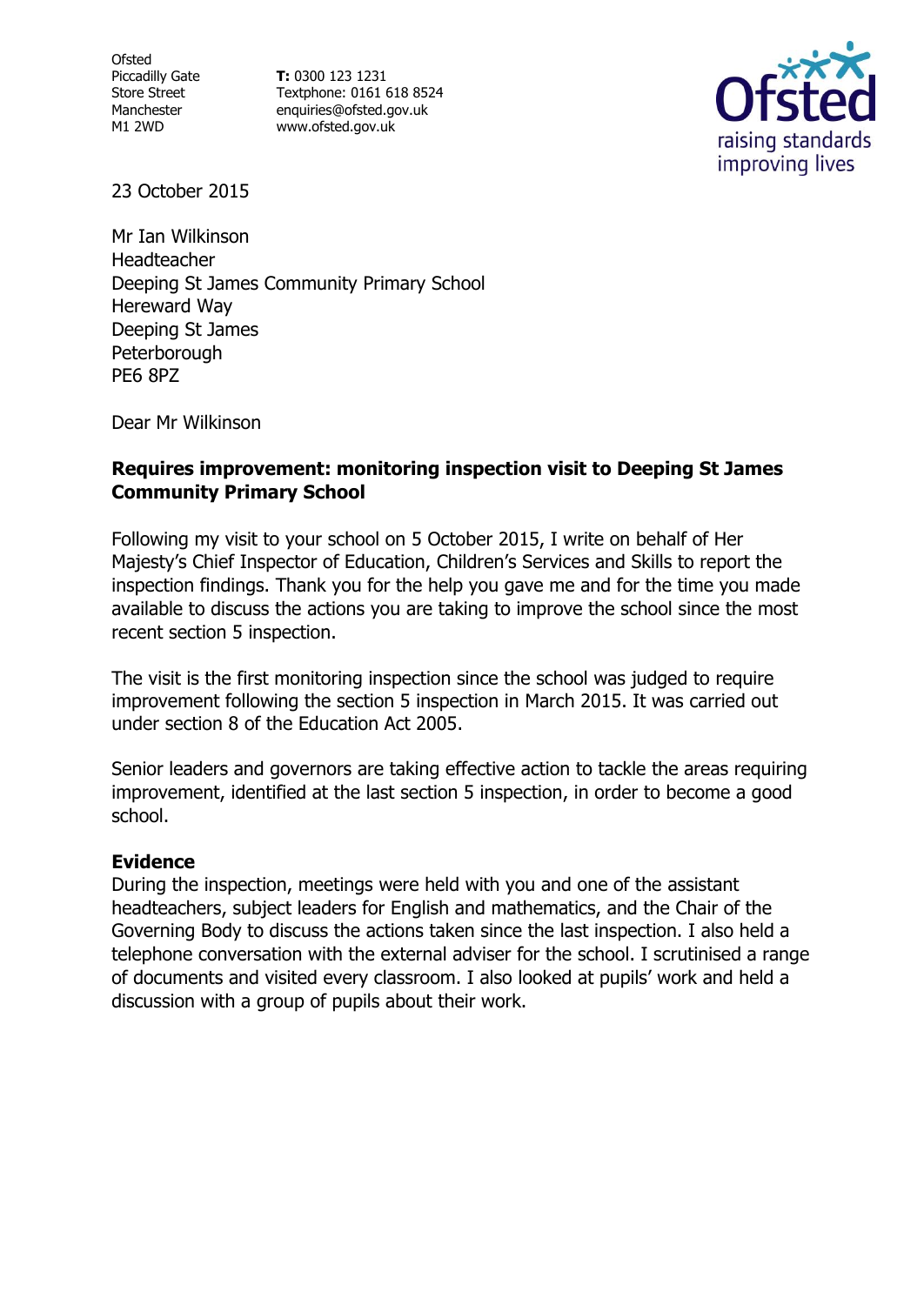

# **Context**

Since the last inspection, one teacher has left the school and a part-time assistant headteacher has returned from maternity leave. A new teacher started in Year 4 in September 2015. Four new teaching assistants have been employed throughout the school.

# **Main findings**

Senior leaders and governors have acted swiftly in response to the findings from the last inspection. A detailed post-inspection action plan was written to address all the areas for improvement identified in the last inspection. The actions in this plan have been evaluated and the new school development plan continues to address the key areas for improvement. Each action in the plan has clear success criteria by which leaders and governors can check to see if the action taken has been effective.

Leaders' checks on the quality of teaching are now more rigorous. They have increased the frequency and range of scrutiny of pupils' books, and have made more regular checks on teachers' planning. The information they have gleaned from these checks has been fed back to teachers to help improve their performance. As a result, teachers have raised their expectations of what pupils can achieve.

Pupils are now making better progress and more are attaining the higher levels in Key Stage 2. Unconfirmed information from the end of Key Stage 2 assessments in 2015 shows that more pupils are attaining the higher Level 5 than in previous years in reading, writing and mathematics. In addition, more pupils have made more than expected progress in mathematics and writing between Years 2 and 6 than previously.

Leaders have correctly identified that pupils' progress and the attainment of the most able is too inconsistent in Key Stage 1. Although there has been an increase in the number of pupils attaining the higher Level 3 in writing at Key Stage 1 in 2015, the numbers of pupils attaining Level 3 in reading and mathematics are still below national averages. Leaders have organised for Key Stage 1 teachers to visit an outstanding school to help them to identify how they can improve the quality of teaching.

The school has changed how mathematics lessons are structured to set work at the appropriate level for pupils. As a result, pupils' progress in mathematics has improved. However, some pupils did tell me that they find some of the work too easy. School leaders have already identified that more training is needed for staff to teach mathematical problem solving.

The assistant headteacher, with subject responsibility for mathematics, is effectively supporting the subject leader for English to develop her leadership skills. The joint checking of pupils' books has informed training needs for the staff at the school. Pupils are writing independently across a range of subjects, including science, topic and religious education (RE), and the quality of this work is checked by the leadership team.